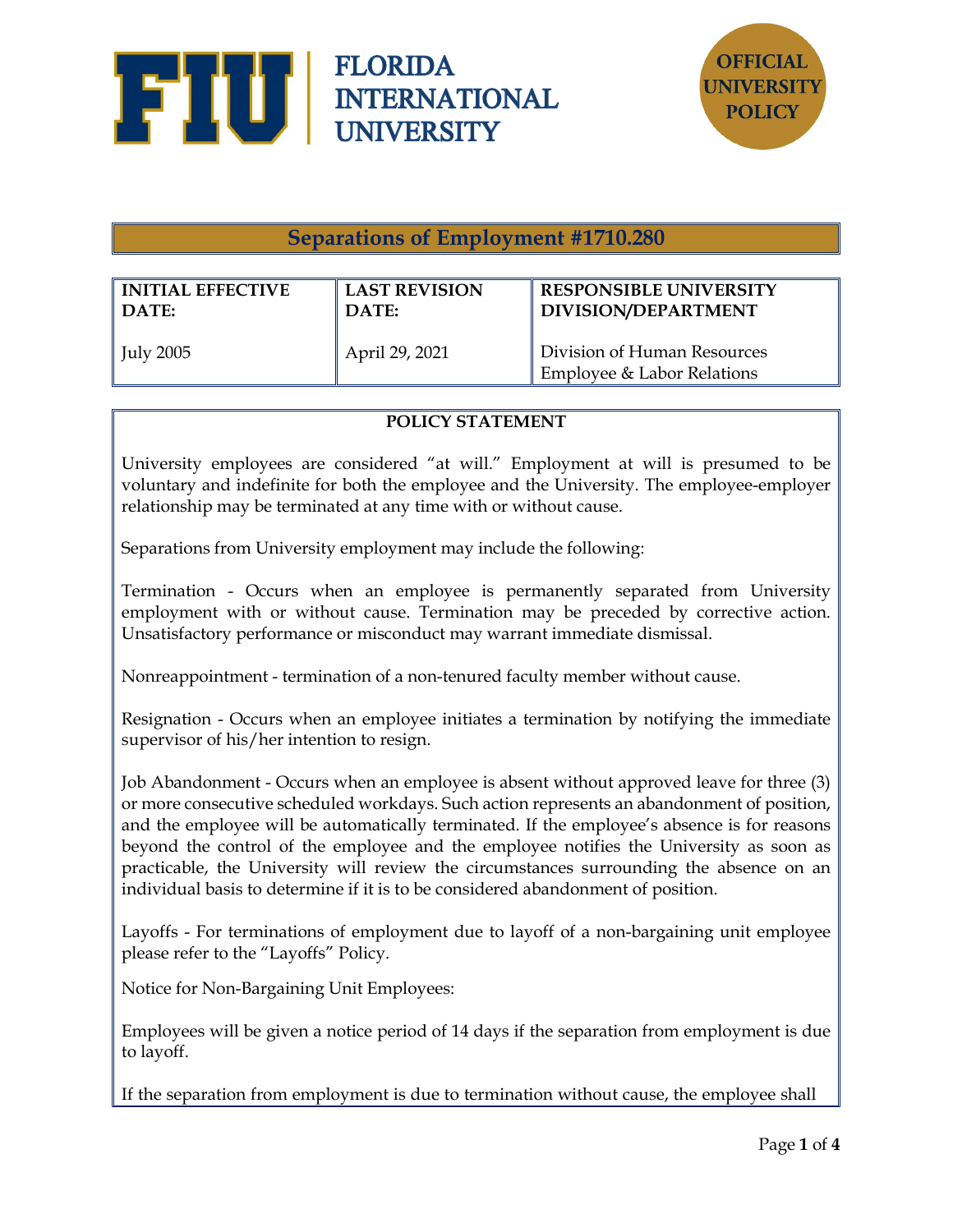



be given a notice period of four (4) weeks after one year of employment, plus two (2) weeks for every year thereafter, up to a maximum of twelve (12) weeks.

The notice period for terminations of employment without cause for employees who were in the Administrative and Professional (A&P) pay classification prior to July 1, 2005 and had a minimum of 10 consecutive years of full-time employment with the University as of June 30, 2005, will be in accordance with Rule 6C8-4.018.

Terminations based on discriminatory reasons are prohibited.

Employees will give two weeks written notice of resignation. A resignation may not be rescinded by the employee without concurrence by the University.

Applies to Non-Tenured Faculty:

Non-Tenured faculty members, except those described in (a), (b) and (c) below are entitled to the following written notice of nonreappointment.

- If the faculty member has less than three (3) years of continuous University service, a notice period of one semester;
- If the faculty member has three (3) or more years of continuous University service, a notice period of two semesters.

The notice provisions do not provide rights to:

- a) Summer appointments;
- b) Faculty members who are funded from contracts, grants and/or sponsored research funds as they are governed by the terms and conditions of employment of their contract or grant; or
- c) Faculty members who are appointed as visitors or who are appointed to multi-year appointments.

Applies to Tenured Faculty Employees:

A tenured faculty employee may be terminated for just cause. Just cause is defined as incompetence or misconduct. Such faculty employee shall be given written notice at least six (6) months in advance of the effective date of such termination, except that in cases where the Provost or his/her representative determines that a faculty employee's actions adversely affect the functioning of the University or jeopardizes the safety or welfare of any employee, or student, the Provost or his/her representative may give less than six (6) months' notice.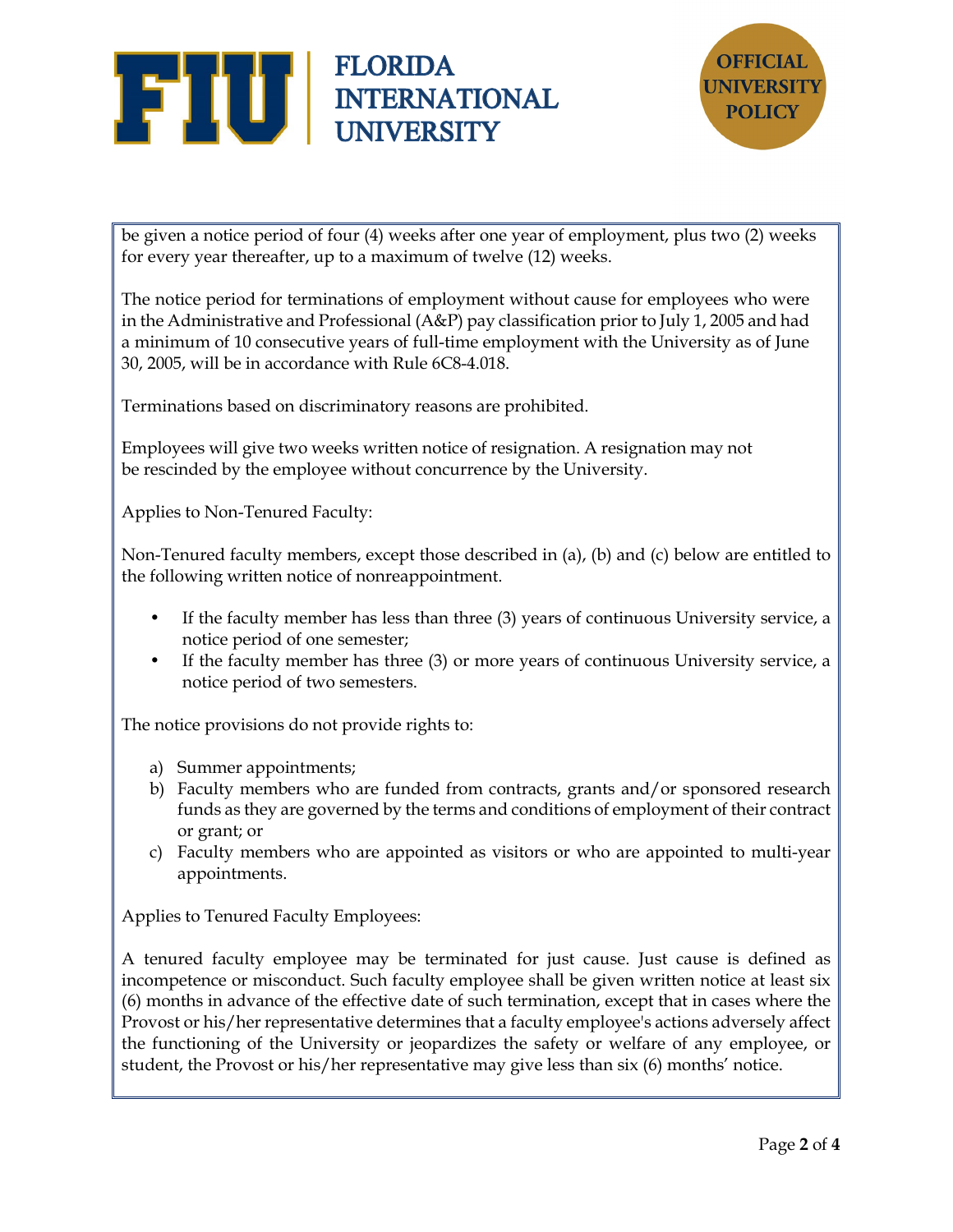



Applies to all Employees and Non-Tenured Faculty:

- Upon notice of termination or nonreappointment without cause, the University shall decide at its sole option, whether to:
- Allow the employee to continue to work at the University during the notification period in the same position or in a different position;
- Place the employee on leave with pay during the notification period
- Pay the amount due to the employee in salary during the notification period as a lump sum payment and cease employment of the employee immediately; or
- Take a course of action that is a combination of any of the above.

## **SCOPE**

This policy applies to all faculty and staff. In-unit employees should also review their respective CBA with the University.

# **REASON FOR POLICY**

To administer a uniform process for employee separations.

| <b>DEFINITIONS</b> |                                                                                                                                                                                                                                                                                                                                                                                                                                                              |  |
|--------------------|--------------------------------------------------------------------------------------------------------------------------------------------------------------------------------------------------------------------------------------------------------------------------------------------------------------------------------------------------------------------------------------------------------------------------------------------------------------|--|
| <b>TERM</b>        | <b>DEFINITIONS</b>                                                                                                                                                                                                                                                                                                                                                                                                                                           |  |
| Employee           | For purposes of this policy, "employee" means all University<br>employees except law enforcement personnel employed by the<br>University Public Safety Department (not including the Director of<br>Public Safety) who have passed their probationary period,<br>registered nurses and nurse practitioners employed by University<br>Health Services (not including the Clinic Directors) who have<br>passed their probationary period, and tenured faculty. |  |

#### **ROLES AND RESPONSIBILITIES**

Faculty or Employee resigning from their position should provide at least two weeks' written notice to their immediate supervisor. The supervisor should accept the resignation, in writing, and forward the resignation to Employee & Labor Relations immediately upon acceptance of the resignation to avoid overpayment to the employee.

Supervisors who decide to separate employees for reasons such as performance or layoffs must contact Employee & Labor Relations at 305-348-4186 before taking any actions.